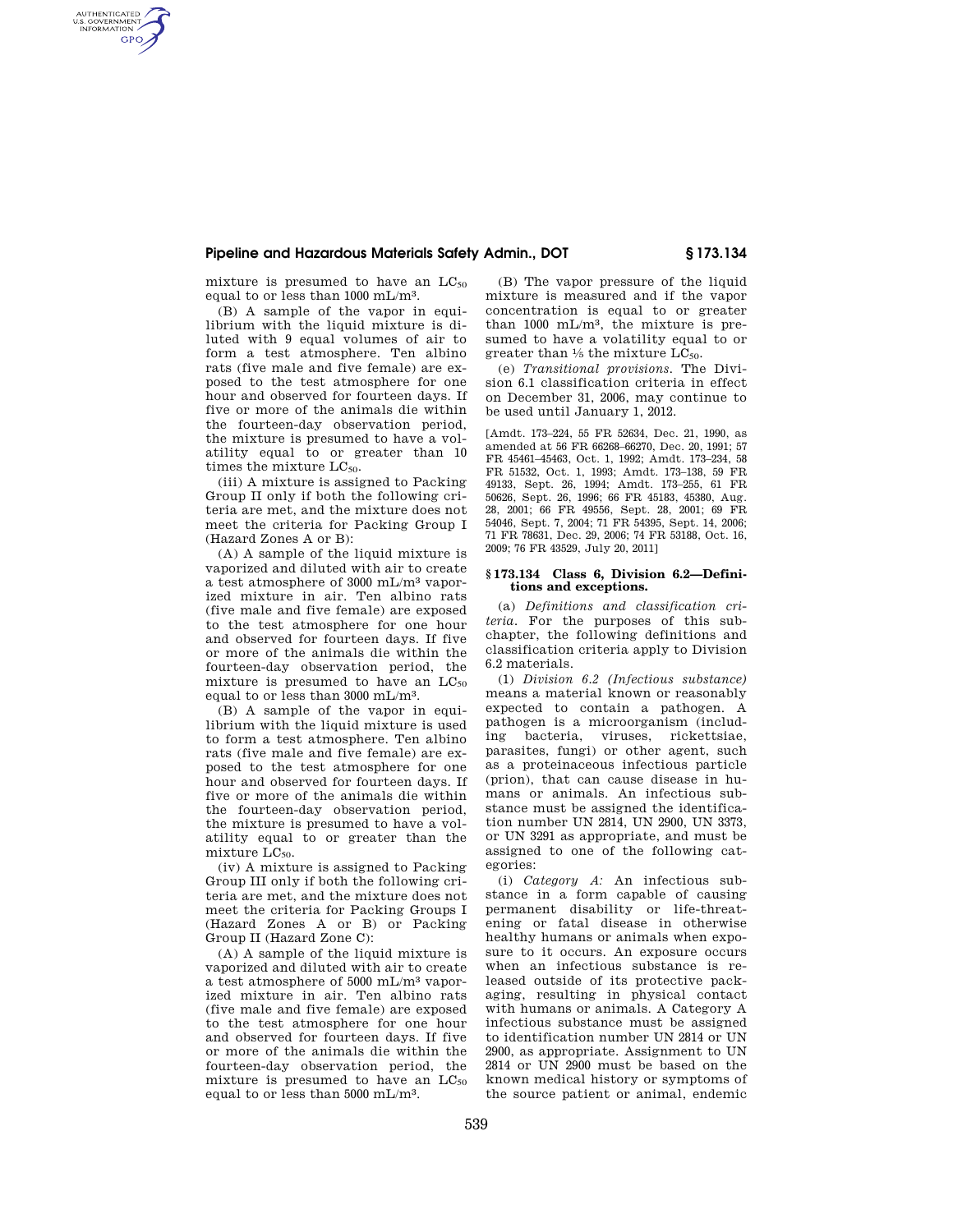local conditions, or professional judgment concerning the individual circumstances of the source human or animal.

(ii) *Category B:* An infectious substance that is not in a form generally capable of causing permanent disability or life-threatening or fatal disease in otherwise healthy humans or animals when exposure to it occurs. This includes Category B infectious substances transported for diagnostic or investigational purposes. A Category B infectious substance must be described as ''Biological substance, Category B'' and assigned identification number UN 3373. This does not include regulated medical waste, which must be assigned identification number UN 3291.

(2) *Biological product* means a virus, therapeutic serum, toxin, antitoxin, vaccine, blood, blood component or derivative, allergenic product, or analogous product, or arsphenamine or derivative of arsphenamine (or any other trivalent arsenic compound) applicable to the prevention, treatment, or cure of a disease or condition of human beings or animals. A *biological product*  includes a material subject to regulation under 42 U.S.C. 262 or 21 U.S.C. 151–159. Unless otherwise excepted, a *biological product* known or reasonably expected to contain a pathogen that meets the definition of a Category A or B infectious substance must be assigned the identification number UN 2814, UN 2900, or UN 3373, as appropriate.

(3) *Culture* means an infectious substance containing a pathogen that is intentionally propagated. *Culture* does not include a human or animal patient specimen as defined in paragraph (a)(4) of this section.

(4) *Patient specimen* means human or animal material collected directly from humans or animals and transported for research, diagnosis, investigational activities, or disease treatment or prevention. *Patient specimen*  includes excreta, secreta, blood and its components, tissue and tissue swabs, body parts, and specimens in transport media (*e.g.*, transwabs, culture media, and blood culture bottles).

(5) *Regulated medical waste or clinical waste or (bio) medical waste* means a

# **§ 173.134 49 CFR Ch. I (10–1–11 Edition)**

waste or reusable material derived from the medical treatment of an animal or human, which includes diagnosis and immunization, or from biomedical research, which includes the production and testing of biological products. Regulated medical waste or clinical waste or (bio) medical waste containing a Category A infectious substance must be classed as an infectious substance, and assigned to UN2814 or UN2900, as appropriate.

(6) *Sharps* means any object contaminated with a pathogen or that may become contaminated with a pathogen through handling or during transportation and also capable of cutting or penetrating skin or a packaging material. *Sharps* includes needles, syringes, scalpels, broken glass, culture slides, culture dishes, broken capillary tubes, broken rigid plastic, and exposed ends of dental wires.

(7) *Toxin* means a Division 6.1 material from a plant, animal, or bacterial source. A *toxin* containing an infectious substance or a *toxin* contained in an infectious substance must be classed as Division 6.2, described as an infectious substance, and assigned to UN 2814 or UN 2900, as appropriate.

(8) *Used health care product* means a medical, diagnostic, or research device or piece of equipment, or a personal care product used by consumers, medical professionals, or pharmaceutical providers that does not meet the definition of a patient specimen, biological product, or regulated medical waste, is contaminated with potentially infectious body fluids or materials, and is not decontaminated or disinfected to remove or mitigate the infectious hazard prior to transportation.

(b) *Exceptions.* The following are not subject to the requirements of this subchapter as Division 6.2 materials:

(1) A material that does not contain an infectious substance or that is unlikely to cause disease in humans or animals.

(2) Non-infectious biological materials from humans, animals, or plants. Examples include non-infectious cells, tissue cultures, blood or plasma from individuals not suspected of having an infectious disease, DNA, RNA or other non-infectious genetic elements.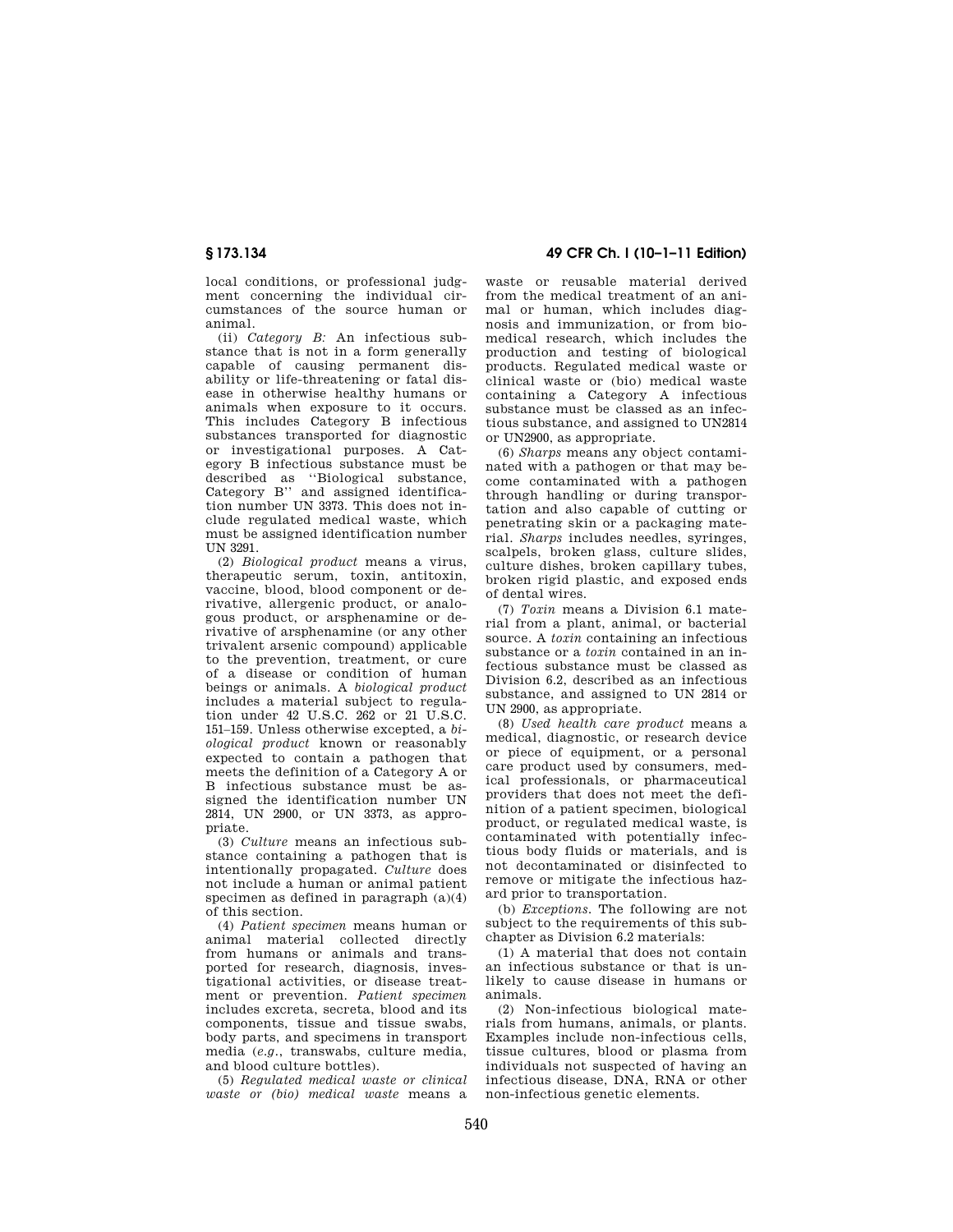## **Pipeline and Hazardous Materials Safety Admin., DOT § 173.134**

(3) A material containing micro-organisms that are non-pathogenic to humans or animals.

(4) A material containing pathogens that have been neutralized or inactivated such that they no longer pose a health risk.

(5) A material with a low probability of containing an infectious substance, or where the concentration of the infectious substance is at a level naturally occurring in the environment so it cannot cause disease when exposure to it occurs. Examples of these materials include: Foodstuffs; environmental samples, such as water or a sample of dust or mold; and substances that have been treated so that the pathogens have been neutralized or deactivated, such as a material treated by steam sterilization, chemical disinfection, or other appropriate method, so it no longer meets the definition of an infectious substance.

(6) A biological product, including an experimental or investigational product or component of a product, subject to Federal approval, permit, review, or licensing requirements, such as those required by the Food and Drug Administration of the U.S. Department of Health and Human Services or the U.S. Department of Agriculture.

(7) Blood collected for the purpose of blood transfusion or the preparation of blood products; blood products; plasma; plasma derivatives; blood components; tissues or organs intended for use in transplant operations; and human cell, tissues, and cellular and tissue-based products regulated under authority of the Public Health Service Act (42 U.S.C. 264–272) and/or the Food, Drug, and Cosmetic Act (21 U.S.C. 332 *et seq.*).

(8) Blood, blood plasma, and blood components collected for the purpose of blood transfusion or the preparation of blood products and sent for testing as part of the collection process, except where the person collecting the blood has reason to believe it contains an infectious substance, in which case the test sample must be shipped as a Category A or Category B infectious substance in accordance with §173.196 or §173.199, as appropriate.

(9) Dried blood spots or specimens for fecal occult blood detection placed on absorbent filter paper or other material.

(10) A Division 6.2 material, other than a Category A infectious substance, contained in a patient sample being transported for research, diagnosis, investigational activities, or disease treatment or prevention, or a biological product, when such materials are transported by a private or contract carrier in a motor vehicle used exclusively to transport such materials. Medical or clinical equipment and laboratory products may be transported aboard the same vehicle provided they are properly packaged and secured against exposure or contamination. If the human or animal sample or biological product meets the definition of regulated medical waste in paragraph (a)(5) of this section, it must be offered for transportation and transported in conformance with the appropriate requirements for regulated medical waste.

(11) A human or animal sample (including, but not limited to, secreta, excreta, blood and its components, tissue and tissue fluids, and body parts) being transported for routine testing not related to the diagnosis of an infectious disease, such as for drug/alcohol testing, cholesterol testing, blood glucose level testing, prostate specific antibody testing, testing to monitor kidney or liver function, or pregnancy testing, or for tests for diagnosis of non-infectious diseases, such as cancer biopsies, and for which there is a low probability the sample is infectious.

(12) Laundry and medical equipment and used health care products, as follows:

(i) Laundry or medical equipment conforming to the regulations of the Occupational Safety and Health Administration of the Department of Labor in 29 CFR 1910.1030. This exception includes medical equipment intended for use, cleaning, or refurbishment, such as reusable surgical equipment, or equipment used for testing where the components within which the equipment is contained essentially function as packaging. This exception does not apply to medical equipment being transported for disposal.

(ii) Used health care products not conforming to the requirements in 29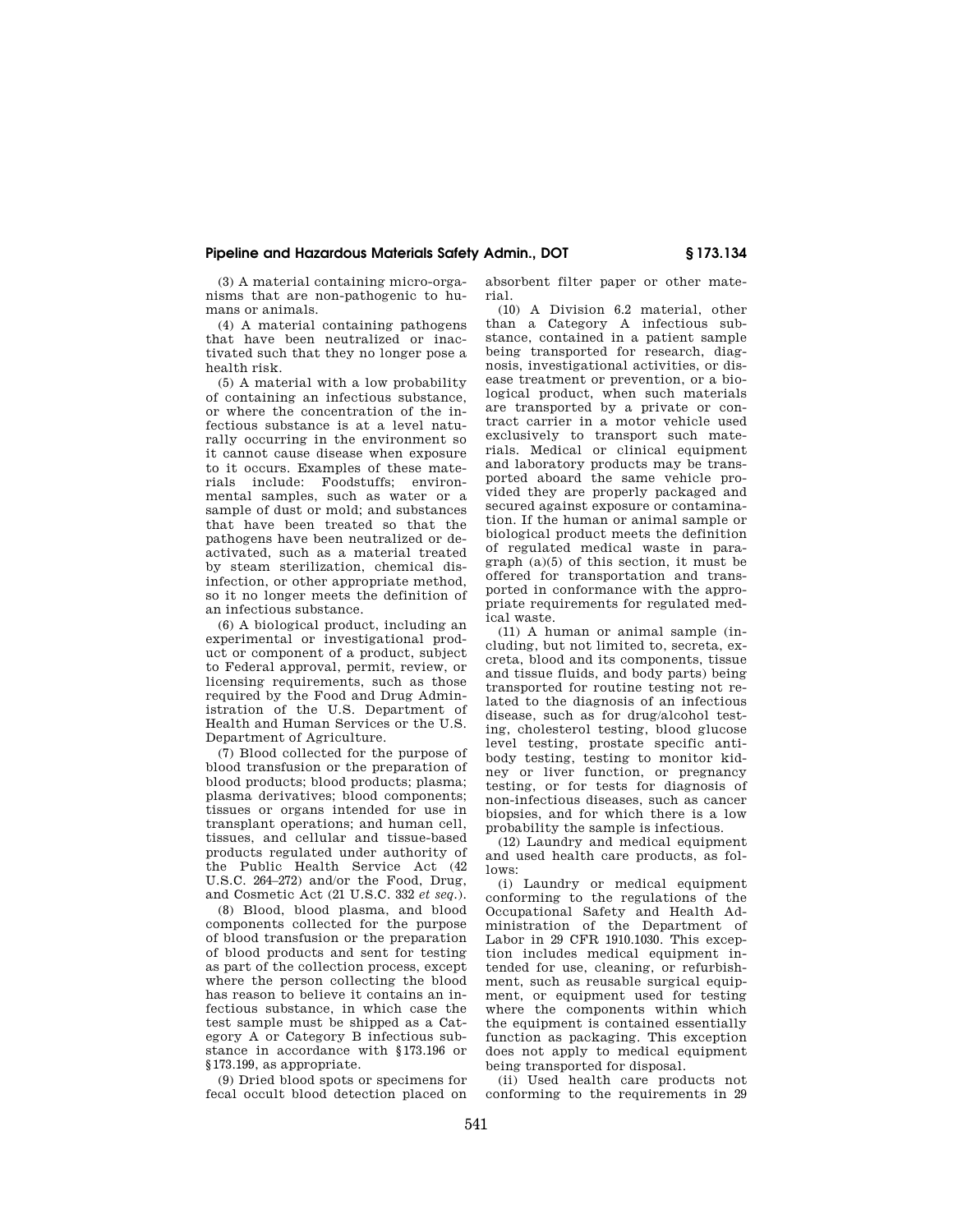CFR 1910.1030 and being returned to the manufacturer or the manufacturer's designee are excepted from the requirements of this subchapter when offered for transportation or transported in accordance with this paragraph (b)(12). For purposes of this paragraph, a health care product is used when it has been removed from its original packaging. Used health care products contaminated with or suspected of contamination with a Category A infectious substance may not be transported under the provisions of this paragraph.

(A) Each used health care product must be drained of free liquid to the extent practicable and placed in a watertight primary container designed and constructed to assure that it remains intact under conditions normally incident to transportation. For a used health care product capable of cutting or penetrating skin or packaging material, the primary container must be capable of retaining the product without puncture of the packaging under normal conditions of transport. Each primary container must be marked with a BIOHAZARD marking conforming to 29 CFR 1910.1030(g)(1)(i).

(B) Each primary container must be placed inside a watertight secondary container designed and constructed to assure that it remains intact under conditions normally incident to transportation. The secondary container must be marked with a BIOHAZARD marking conforming to 29 CFR  $1910.1030(g)(1)(i)$ .

(C) The secondary container must be placed inside an outer packaging with sufficient cushioning material to prevent movement between the secondary container and the outer packaging. An itemized list of the contents of the primary container and information concerning possible contamination with a Division 6.2 material, including its possible location on the product, must be placed between the secondary container and the outside packaging.

(D) Each person who offers or transports a used health care product under the provisions of this paragraph must know about the requirements of this paragraph.

(13) Any waste or recyclable material, other than regulated medical waste, including—

**§ 173.134 49 CFR Ch. I (10–1–11 Edition)** 

(i) Household waste as defined in §171.8, when transported in accordance with applicable state, local, or tribal requirements.

(ii) Sanitary waste or sewage;

(iii) Sewage sludge or compost;

(iv) Animal waste generated in animal husbandry or food production; or

(v) Medical waste generated from households and transported in accordance with applicable state, local, or tribal requirements.

(14) Corpses, remains, and anatomical parts intended for interment, cremation, or medical research at a college, hospital, or laboratory.

(15) Forensic material transported on behalf of a U.S. Government, state, local or Indian tribal government agency, except that—

(i) Forensic material known or suspected to contain a Category B infectious substance must be shipped in a packaging conforming to the provisions of §173.24.

(ii) Forensic material known or suspected to contain a Category A infectious substance or an infectious substance listed as a select agent in 42 CFR Part 73 must be transported in packaging capable of meeting the test standards in §178.609 of this subchapter. The secondary packaging must be marked with a BIOHAZARD symbol conforming to specifications in 29 CFR 1910.1030(g)(1)(i). An itemized list of contents must be enclosed between the secondary packaging and the outer packaging.

(16) Agricultural products and food as defined in the Federal Food, Drug, and Cosmetics Act (21 U.S.C. 332 *et seq.*).

(c) *Exceptions for regulated medical waste.* The following provisions apply to the transportation of regulated medical waste:

(1) A regulated medical waste transported by a private or contract carrier is excepted from—

(i) The requirement for an ''INFEC-TIOUS SUBSTANCE'' label if the outer packaging is marked with a ''BIO-HAZARD'' marking in accordance with 29 CFR 1910.1030; and

(ii) The specific packaging requirements of §173.197, if packaged in a rigid non-bulk packaging conforming to the general packaging requirements of